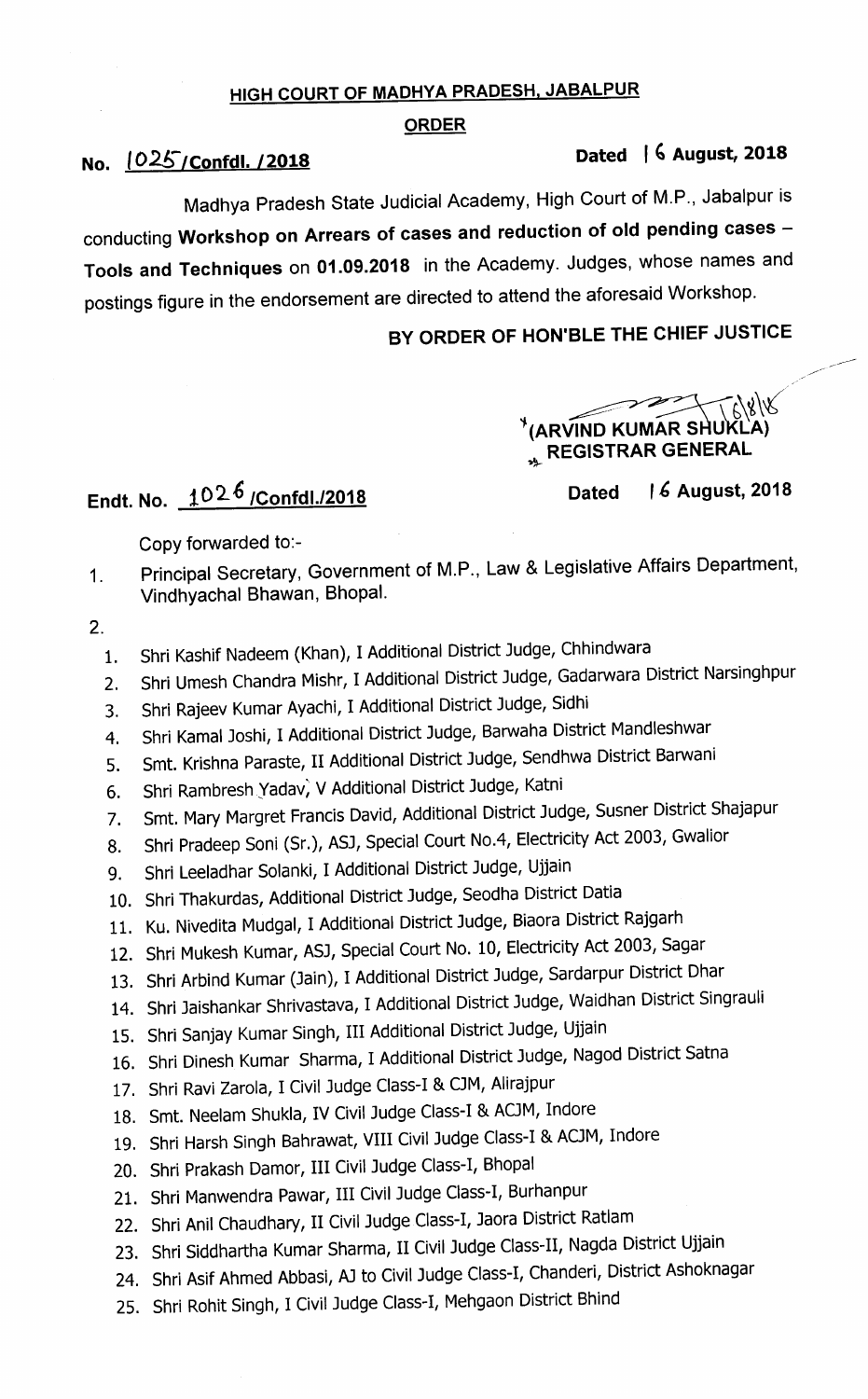- 26. Shri Manish Kumar Patidar, I Civil Judge Class-I, Mauganj District Rewa
- 27. Shri Pawan Kumar Patel, V Civil Judge Class-I, Gwalior
- 28. Shri Kalam Singh Meda, 11 Civil Judge Class-I, Khurai District Sagar
- 29. Shri Vikash Kumar Sharma, I Civil Judge Class-II, Birsinghpur-Pali District Umaria
- 30. Shri Prashant Pandey, 11 Civil Judge Class-II, Rampur Baghelan District Satna
- 31. Shri Amit Nigam, Civil Judge Class-II, Chitrakoot District Satna
- 32. Shri Sameer Kumar Mishra, III Civil Judge Class-II, Deosar District Singrauli
- 33. Shri Mahendra Singh, Civil Judge Class-II, Rampur Naikin District Sidhi
- 34. Smt. Shikha Agrawal, Civil Judge Class-II, Aaron District Guna
- 35. Shri Amandeep Singh Chhabra, IX Civil Judge Class-II, Jabalpur
- 36. Smt. Padmini Singh, V Civil Judge Class-II, Jabalpur

With a direction to report for the Workshop at 9.30 a.m. on 01.09.2018 in the Academy.

The nominated Judges are directed to observe the following instruction:

- To apprise themselves with the contents of the Joining Instructions available on the MPSJA website www.mpsja.gov.in & www.mpsja.mphc.gov.in and observe the same.
- The participants shall forward the issues and problems faced by them in conduct of trials while dealing matters, proposed solutions and best practices (if any) adopted by them to resolve the issues relevant to the subject for sharing and discussion in the Workshop on official email of the State Judicial Academy i.e. mpsja@mphc.in atleast three days prior to the schedule of the Workshop i.e. not later than 27.08.2018.
- A proforma is attached with this Order. The participants are requested to bring the duly filled proforma alongwith them. The said information is only for general discussion during the Workshop.
- 6. The District & Sessions Judge chhindwara/ Narsinghpur/ Sidhi/ Mandleshwar/ Barwani/ Katni/ Shajapur/ Gwalior/ Ujjain/ Datia/ Rajgarh/ Sagar/ Dhar/ Singrauli/ Satna/ Alirajpur/ Indore/ Bhopal/ Burhanpur/ Ratlam/ Ashoknagar/ Bhind/ Rewa/ Umaria/ Guna/ Jabalpur for information and necessary action with a request to instruct the participant Judges to remain present at M.P.S.J.A. building at Jabalpur on the date and time given in the order, positively.
- 7. Registrar (I.T.), High court of Madhya pradesh, Jabalpur, forsending copy of order by e-mail to following Judicial Officers:-
	- 1. District Judge (Inspection), High Court Premises, Jabalpur/ District Judge (Inspection), J.E.-1, Judges Enclave, Residency Area, Indore-452001./ District Judge (Inspection), 28/B, Race-course Road, Opposite Maila Ground, Gwalior (M.P.), for information.
	- 2. Principal Registrar, High Court of M.P., Bench lndore, for information
	- 3. Principal Registrar, High Court of M.P., Bench at Gwalior, New High Court Building, City Centre, Gwalior, for information.
	- 4. Member Secretary, M.P. State Legal Services Authority, 574, South Civil Lines, Jabalpur, for information.
	- 5. Principal Registrar (Judicial)/ (Vigilance)/ (I.L.R. & Examination), High Court of M.P., Jabalpur, for information.<br>  $\begin{array}{ccc}\n & & \\
	 & & \\
	\hline\n\downarrow & & \\
	\hline\n\end{array}\n\quad \begin{array}{ccc}\n & & \\
	\hline\n\downarrow & & \\
	\hline\n\end{array}\n\quad \begin{array}{ccc}\n & & \\
	\hline\n\downarrow & & \\
	\hline\n\end{array}\n\quad \begin{array}{ccc}\n & & \\
	\hline\n\downarrow & & \\
	\hline\n\end{array}\n\quad \begin{array}{ccc}\n & & \\
	\hline\n\downarrow & & \\
	\hline\n\end{array}\n\quad \begin{array}{ccc}\n & & \\
	\hline\n\downarrow & & \\
	\hline$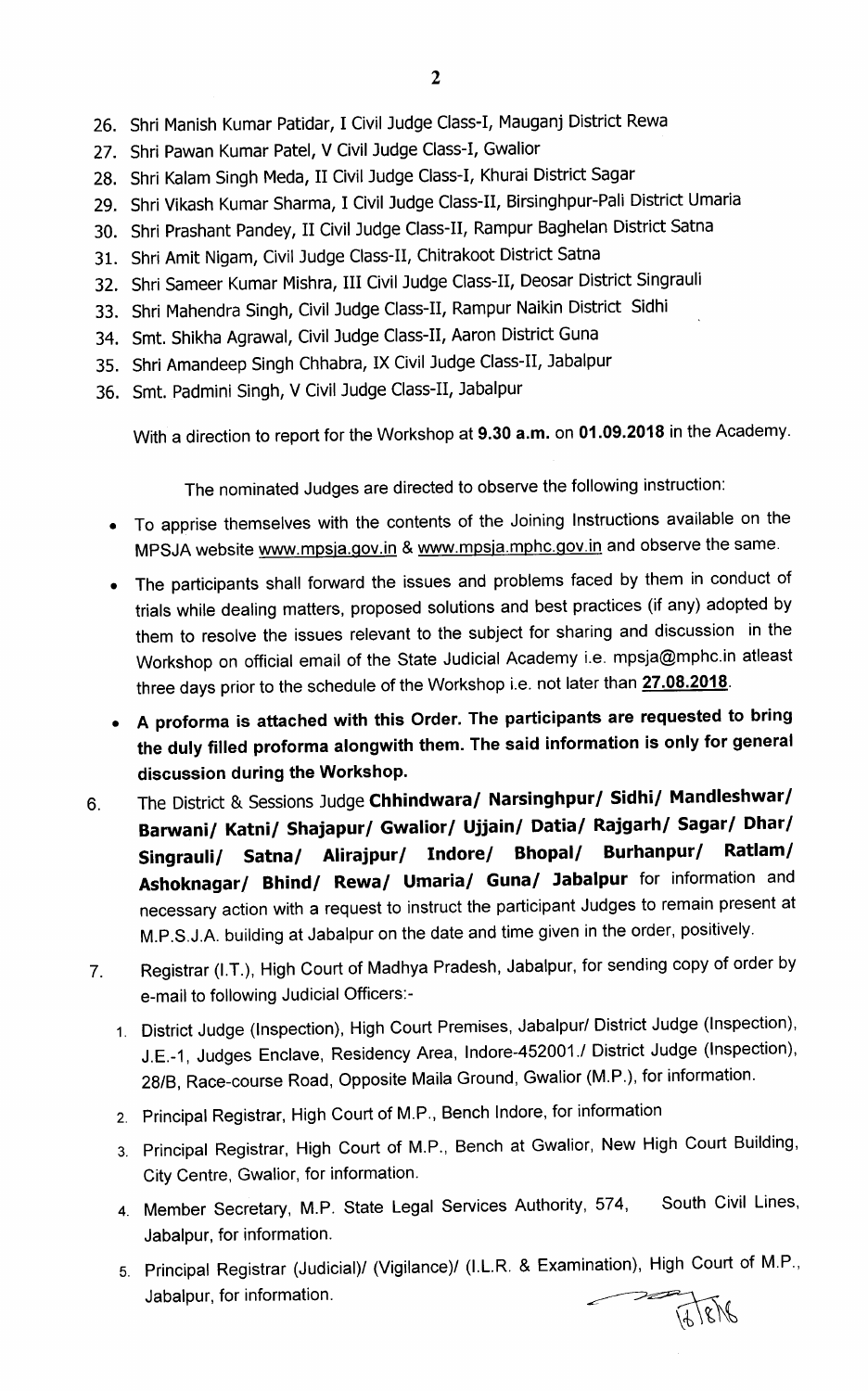- 6. Member Secretary, State Court Management System Committee, High Court of M.P., Jabalpur, for information.
- 7. Registrar (VL.)/ (District Establishment)/ (Judicial-I)/ (Judicial-ll)/ (Administration)/ (Exam & Labour Judiciary)/ District Judge (Inspection)/ Officer on Special Duty/ Registrar/Secretary, High Court Legal Service Committee, High Court of Madhya Pradesh, Jabalpur, for information.
- Director/ Additional Director/ Deputy Director / Assistant Director/ OSDs, 8. Madhya Pradesh State Judicial Academy, First Floor, MPSJA Building, Jabalpur for information.
- Registrar (E.)/ Accounts Officer/ Budget Officer/ Joint Registrar (Protocol)/ Deputy 9. Registrar (Judicial), High Court of Madhya Pradesh, Jabalpur, for information.
- 10. Registrar-cum-P.P.S. to Hon'ble the Chief Justice, High Court of Madhya Pradesh, Jabalpur, for placing the same before Hon'ble the Chief Justice for kind information.
- 11. P.S. to Hon'ble shri Justice High Court of M.P., Jabalpur/Bench lndore/Bench Gwalior for placing the same before His Lordship for kind information.
- 12. Section Officer, Pension/ Budget/ Assistant (Work)/ Complaint/ Pay Fixation (Gazetted)/ Advance/ Leave (Gazetted)/ Civil Checker/ Criminal Checker/ Principal System Analyst, Computer Section, High Court of M.P., Jabalpur for information.
- 13. PS to Registrar General, High Court of Madhya Pradesh, Jabalpur, for information.

' (ARVIND KUMAR SHUKLA) **REGISTRAR GENERAL**